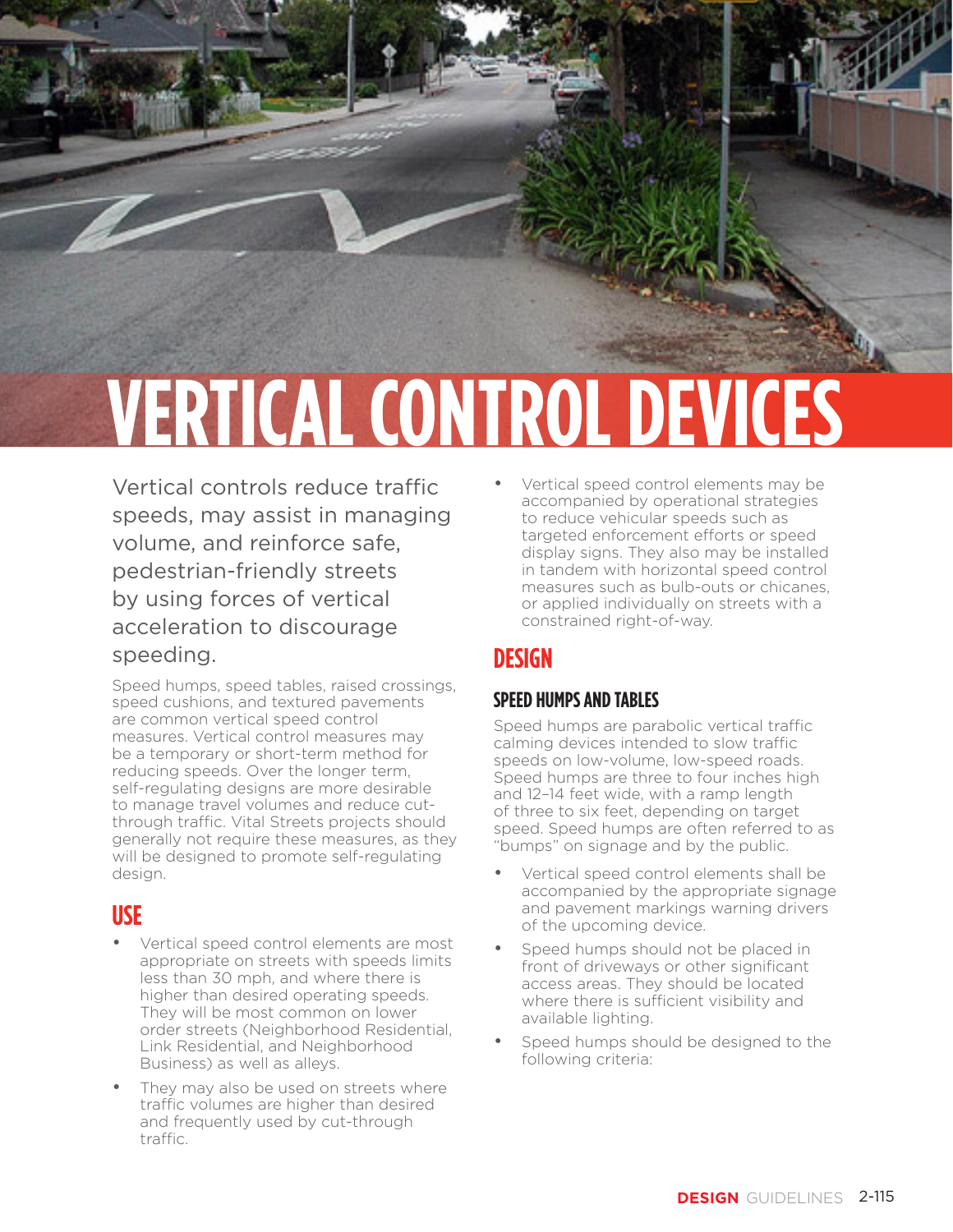- Slopes should not exceed 1:10 or be less steep than 1:25.
- Side slopes on tapers should be no greater than 1:6.
- The vertical lip should be no more than a quarter-inch high.
- They are not constructed into the gutter pan to not impede drainage.
- Spacing for vertical speed controls should be determined based on the target speed of the roadway. Typically, speeds humps are placed 200–250 feet apart; humps should be spaced no more than 500 feet apart. To achieve greater speed reductions, space speed humps closer together.
- Speed humps may be applied on oneway or two-way roads, a minimum 50 feet from the nearest intersection.

#### **SPEED TABLE**

Speed tables are midblock traffic calming devices that raise the entire wheelbase of a vehicle to reduce its traffic speed. Speed tables are longer than speed humps and flat-topped, with a height of 3-3.5 inches and a length of 22 feet. Vehicle operating speeds for streets with speed tables range from 25-45 mph, depending on the spacing. Where applied, speed tables may be designed as raised midblock crossings, often in conjunction with bulb-outs.

- Speed tables shall be accompanied by the appropriate signage and pavement markings to warn drivers.
- Speed tables should be designed to the following criteria:
	- Slopes should not exceed 1:10 or be less steep than 1:25.
	- Side slopes on tapers should be no greater than 1:6.
	- The vertical lip should be no more than a quarter-inch high.
- Where a speed table coincides with a crossing or crosswalk, it should be designed as a raised crosswalk with appropriate signage and pavement markings
- Locate vertical speed control elements where there is sufficient visibility and available lighting, a minimum 50' distance from intersections

#### **TEXTURED PAVEMENTS**

Roadway materials can have significant impacts on traffic safety and vehicle speeds, user comfort, vehicle maintenance costs, stormwater management, and street noise. Paving treatments and textured pavements can help reduce speeds and are more commonly used on streets with high volumes of pedestrians and lower volumes of motor vehicle traffic.

- Historic cobblestone streets and alleys are an example of the effects of textured pavements on vehicle speeds. Modern textured pavements, such as brick pavers, are smoother than cobblestones, which helps accommodate bicyclists.
- The use of paving treatments in parking lanes can visually reduce the width of the roadway.
- Regardless of the material used on the roadway, an accessible, smooth travel path must be provided at crosswalks in order to accommodate people with disabilities.
- Pedestrian crossings must meet accessibility requirements by providing a smooth, stable, and slip-resistant accessible path, and should include the necessary reflective markings as required in the MUTCD.
- Pavers should not be used in crosswalks.
- Surfaces such as smooth granite or tile should not be used as they create slippery conditions for bicyclists and pedestrians in wet weather. Consider the reflective characteristics of the pavement, or porous asphalt that provides a unique texture and color.
- Pavements that resist heaving and rutting should be used for locations where heavy vehicles stand or park, or locations that are less durable, such as high-volume intersections or steep grades.

#### **RAISED INTERSECTION**

Raised intersections are created by raising the level of the roadway at an intersection to the same level as the sidewalk. Raised intersections are a similar concept to speed tables but are applied to the entire intersection. Raised intersections make it physically more difficult for drivers to go through intersections at higher speeds, improve drivers' awareness of pedestrian crossings, and help define locations where pedestrians are expected. Use of these